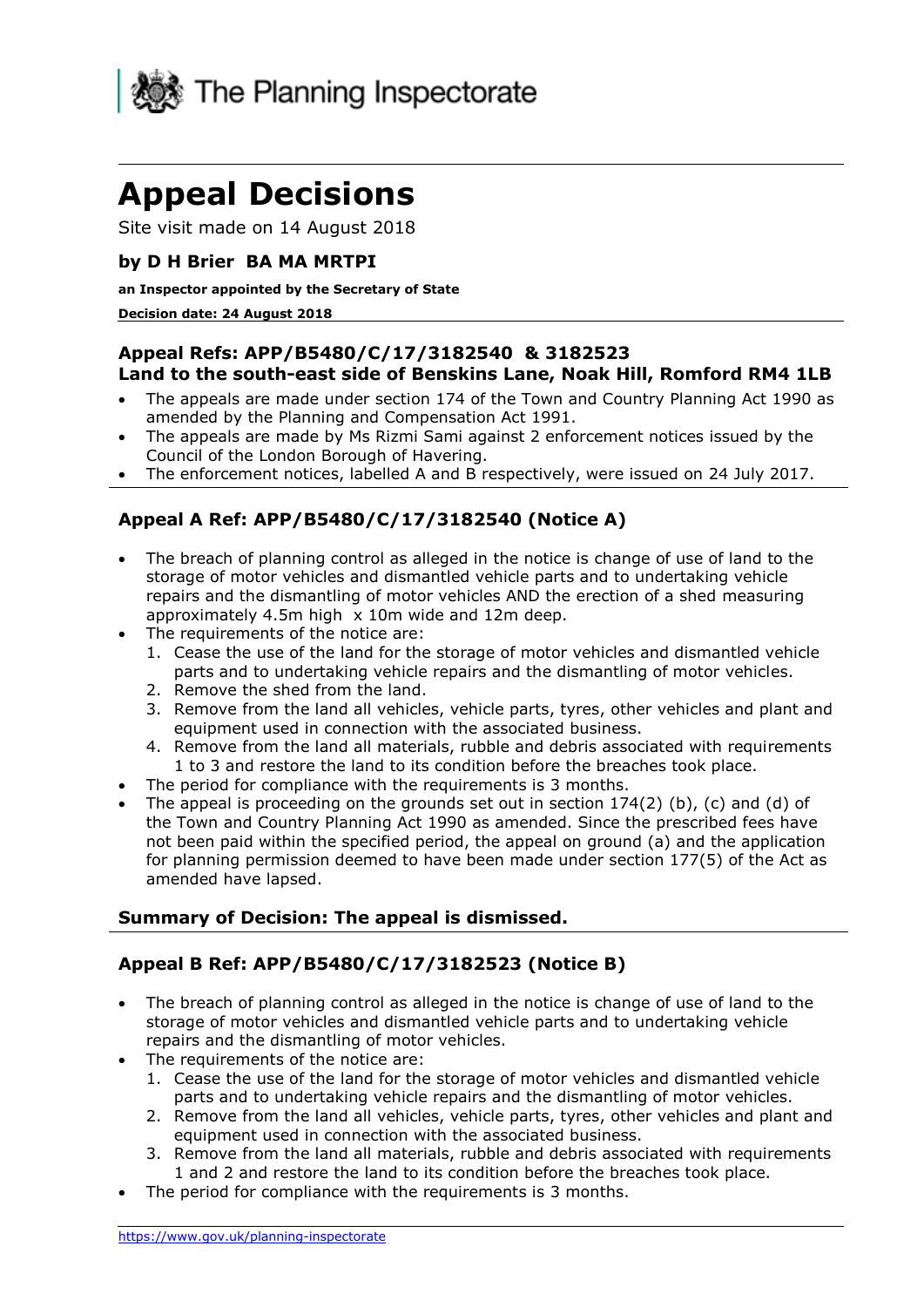The appeal is proceeding on the grounds set out in section  $174(2)$  (c) and (d) of the Town and Country Planning Act 1990 as amended. Since the prescribed fees have not been paid within the specified period, the appeal on ground (a) and the application for planning permission deemed to have been made under section 177(5) of the Act as amended have lapsed.

#### **Summary of Decision: The appeal is dismissed.**

### **The Appeal Sites**

- 1. The 2 appeal sites adjoin each other. Together, they occupy a long strip of land that extends in a south-easterly direction away from the east side of Benskins Lane. Appeal A concerns the western part of this land and Appeal B relates to its eastern part.
- 2. The site identified in Notice A includes a parking area alongside the site's entrance and what appeared to be an office building on top of which a portacabin-like structure has been placed. Adjoining this to the east is another structure that provides workshop and storage accommodation. Further into the site is a detached structure, the position of which appears to equate with that bodies, with a covered open central section in between them. The rest of the land is open and largely taken up with scrap vehicles, vehicle components and indicated on the plan attached to Notice A. This structure comprises 2 van tyres.
- 3. The Notice B Site is devoid of buildings. At the time of my site inspection it was used for the open storage of scrap vehicles together with associated parts, gateposts roughly where the boundary of the 2 sites is indicated on the Notice Plans but other than that, there is no physical boundary between the 2 areas. seemingly engines and gearboxes. There are traces of what may have been
- 4. The site is enclosed by fences to the north and south where similar strips of land extend south-eastwards away from Benskins Lane. These other parcels of land appeared to accommodate a mixture of residential and commercial uses.

# **Grounds of Appeal**

 5. Grounds (b), (c) and (d) are legal grounds of appeal, distinct from any planning merits. In particular, the Courts have held that the onus on proving them lies with the appellant.

# **Appeal on Ground (b) – Appeal A**

- 6. In order for the appeal to succeed on this ground it has to be shown that the matters alleged in the notice have not occurred *as a matter of fact* [my Italics].
- 7. I am unable to identify anything in the appellant's submissions that expressly supports the appeal on this ground. The comment that, "*the activity has been*  appropriately directed at ground (d), which I deal with below. That said, if anything, it appears to be a tacit acceptance that the use in question has actually occurred. This, together with what I saw, including the presence of the disputed structure on the land, leads me to the almost inescapable conclusion *taking place continuously at the property for more than 10 years*" is more that the matters alleged in the notice have occurred as a matter of fact.
- 8. The appeal on ground (b) therefore fails.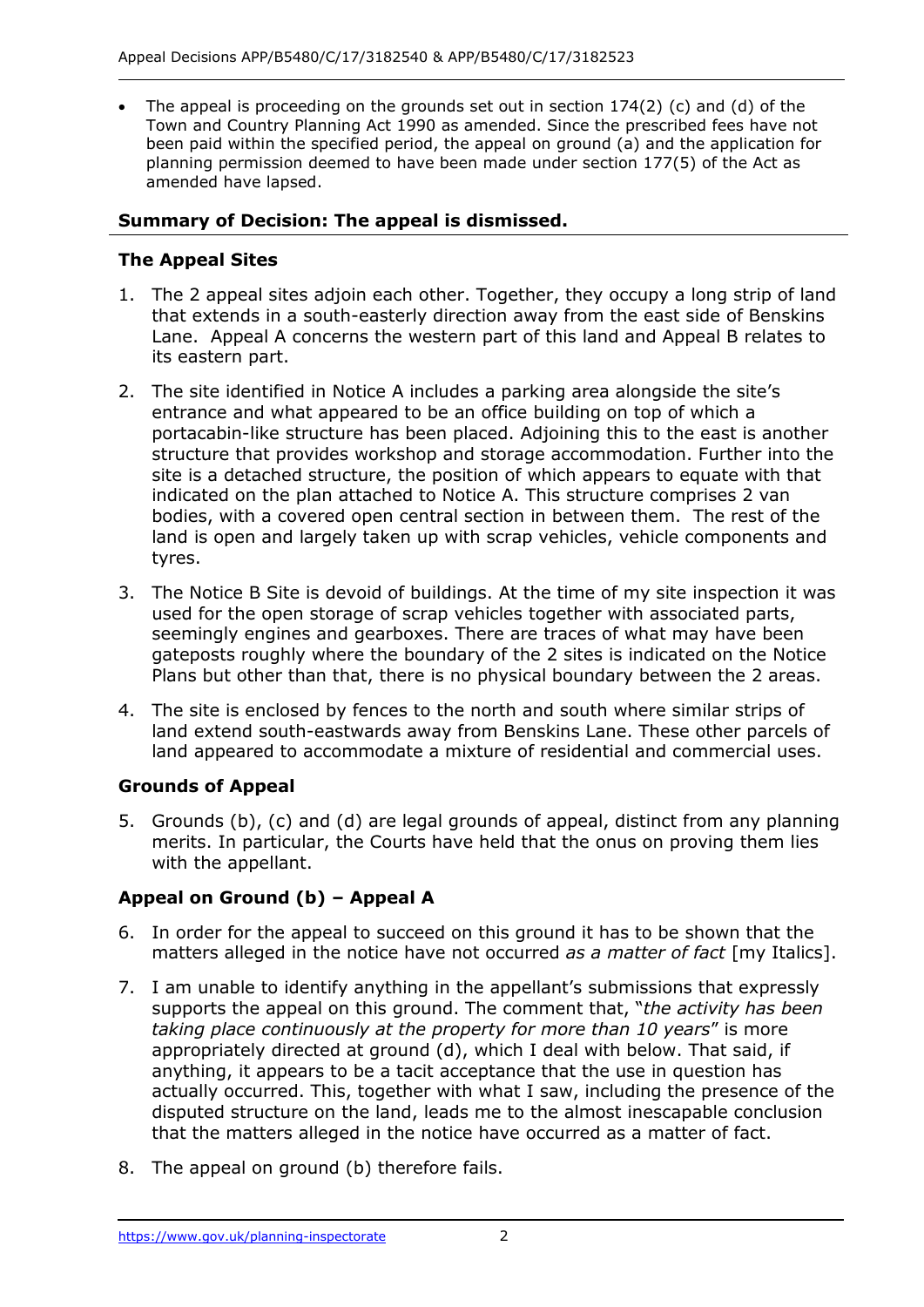# **Appeals on Ground (c)**

- 9. In order for the appeals to succeed on this ground it has to be shown that the matters alleged in the notices do not constitute a breach of planning control.
- 10. Again, I am unable to identify anything in the appellant's submissions under this heading that expressly supports the appeals. The arguments advanced relate to matters that are more appropriately dealt with under ground (d); they do not address the particular issue that ground (c) gives rise to.
- 11. In the light of the foregoing, I am not satisfied that the burden of proof that rests with appellant has been discharged. As I see it, the uses alleged in both development and do not constitute permitted development. In the apparent absence of any relevant planning permission, I find that the matters alleged in the notices constitute breaches of planning control. Accordingly, therefore, the appeals on ground (c) fail. notices, together with the erection of the shed referred in Notice A, amount to

#### **Appeals on Ground (d)**

- 12. In order for the appeal to succeed on this ground it has to be shown that at the time the notices were issued it was too late for enforcement action to be taken. In particular, insofar as the use in question is concerned, it has to be demonstrated that it commenced more than 10 years before the notice was issued and that the use continued actively throughout the subsequent 10 year period. In the case of the building referred to in Appeal A, it has to be shown issued. The relevant dates therefore are 24 July 2007 and 24 July 2013 that it was substantially completed more than 4 years before the notice was respectively. The test for the evidence is the balance of probability.
- 13. In response to both appeals the appellant claims that the uses in question have been taking place for more than 10 years and have taken place continuously ever since. Other than that, no evidence has been put forward that could help to shed further light on the matter. Furthermore, Appeal A is silent insofar as the operational development alleged in Notice A is concerned.
- 14. The only indication of the sites in the past is in the photographs appended to the Council's appeal statements, in particular a series of aerial ones from 2002, 2007, 2010, 2013 and 2016. None of these show any significant activity on the land to which Notice B is concerned, albeit a pond shown on the 2002 photograph is no longer present in 2007. Activity can be seen on the Notice A site, but the photograph is insufficiently distinct to enable me to discern just what this is. In addition, on the 2007 and 2010 photographs a proportion of neighbouring land to the south. This raises the possibility that a new planning unit may have been created sometime between then and 2013 when the activity on the Notice A site appears to be distinct from that on the neighbouring land. this activity appears to have been occurring in conjunction with the
- 15. While the Council's photographs show something occurring on parts of the land they offer little insight into just what was happening on or before 24 July 2007, whether this encompassed the particular activities identified in the respective allegations, and whether any main use was taking place on the Notice B site. Moreover, as the photographs only cover a handful of moments in time, they do not offer a great deal of help insofar as the continuous nature of the uses in